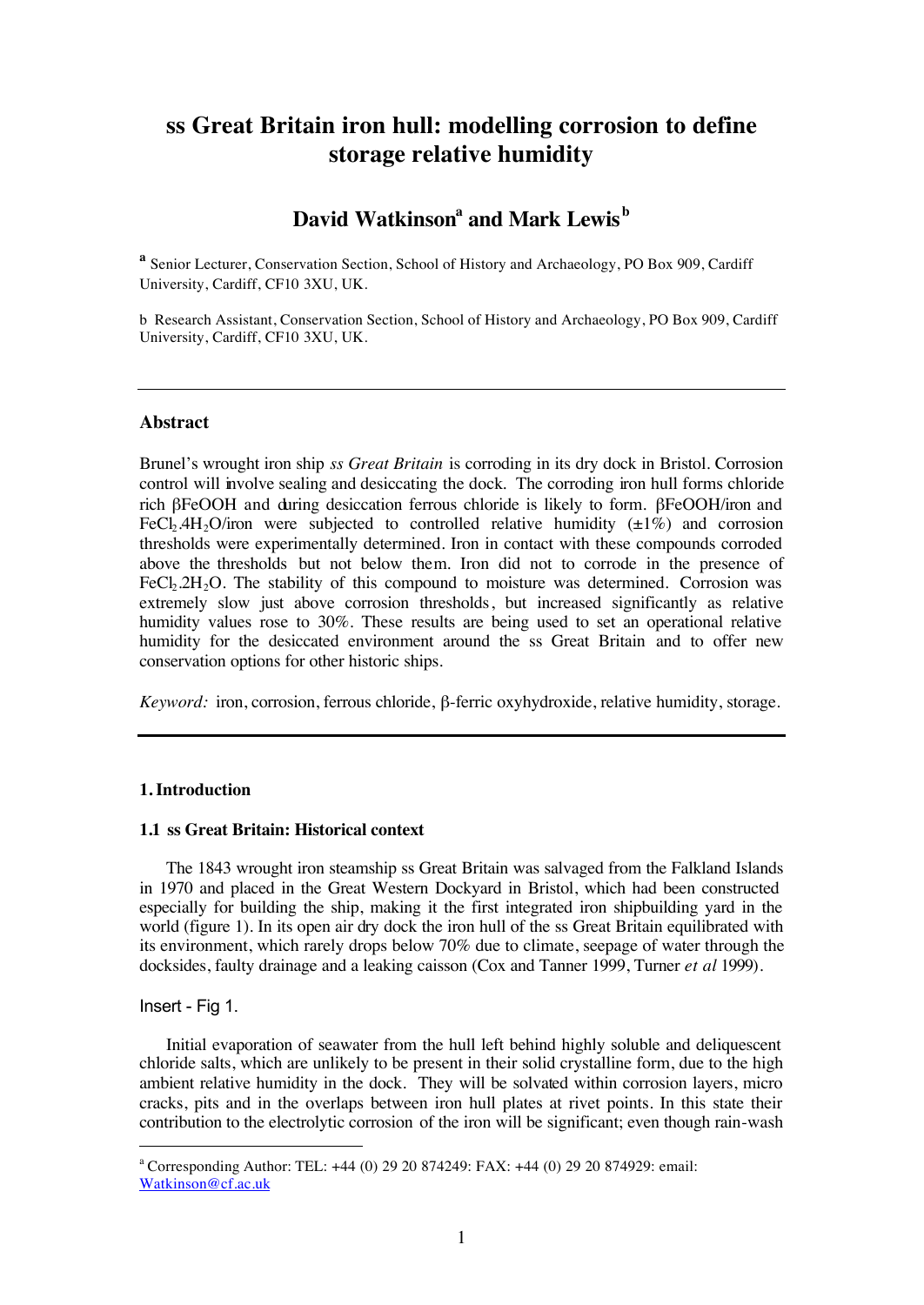over the years and an aqueous pressure wash, which was used as an early conservation method, will have reduced their concentration. The hull is rapidly corroding in the high relative humidity within the dock environment and engineering reports estimate that it will be structurally unsafe in about 25 years (Turner *et al* 1999).

#### **1.2 Conservation programme**

Early conservation and maintenance of the hull had involved 10,000 psi aqueous pressure blasting and traditional shipyard practices that applied 'protective' coatings (Turner *et al* 1999). Understandably these measures failed to either stop corrosion or to appreciably slow its progress (Figure 2).

#### Insert - Fig 2

A long-term development plan adopted a mission statement in 1998:

*"To preserve the ship, ss Great Britain, and it's buildin g dock for all time for the public benefit of all, and to place the same upon public display as a museum for the enhancement of public understanding and appreciation of her social, commercial, scientific and technological context and significance."*

The decision from the ss Great Britain Trust *"to conserve fully to the highest standards the extant fabric of the ss Great Britain (1843-1970) and its building dock"* (Cox and Tanner 1999) defined future preservation by firmly recognising it was a conservation task, rather than a restoration programme. The corroded wrought iron plates of the hull are considered an essential part of the ship's fabric and are to be conserved in situ, with their corrosion in place, rather than replaced with mild steel replicas.

The current conservation plan identified the condition of the ship and reviewed conservation options (Turner *et al* 1999). It was clear that the condition of the iron and the length (322 feet) of the hull rules out many conservation approaches. Methods employing stripping or traditional surface treatments for ships would damage the badly corroded hull (Table 1). Treatments designed to remove or inhibit the action of chlorides are unpredictable and offer technical limitations on a large scale project (Table 2). The amount of chloride that remains in iron after chloride extraction procedures have been applied cannot be known. It will remain as an unknown threat to the future stability of the iron.

Insert - Table 1

#### Insert - Table 2

In order to employ a conservation method whose effectiveness could be successfully modelled and tested prior to implementation, it was decided to conserve the iron hull by controlling the availability of water to support the corrosion processes (Turner *et al* 1999). Desiccation is the both the least interventive and least unpredictable method for preserving the ss Great Britain. As part of their ethical framework the ss Great Britain Trust was pleased to be able to choose a treatment option that retained the iron corrosion layers on the hull.

To implement this conservation option the corrosion processes occurring on the hull need to be identified and their response to relative humidity assessed by modelling corrosion in the laboratory. In this way the degree of desiccation required to prevent them occurring can be measured. This data can then be used to design a controlled storage environment that moderates or prevents corrosion.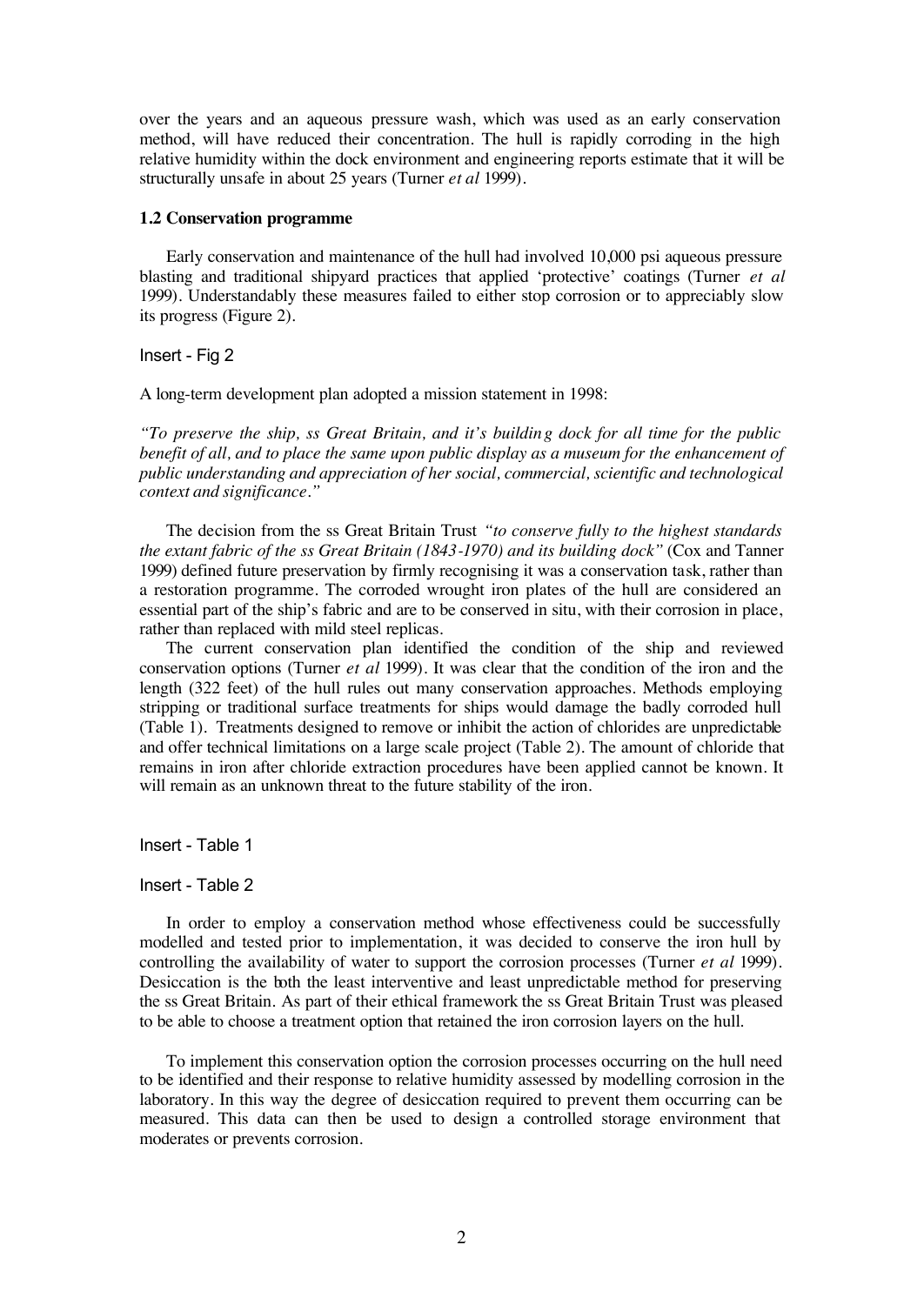Desiccating the environment around the hull is a technically challenging task that involves constructing an envelope around the ship and controlling the relative humidity within this space. Consulting with architects and climate control engineers produced an option that would roof the dry dock with glass, from the waterline of the ship to ground level at the dockside. The interior of the ship would be modified to produce an environment with minimum air leakage between the lower and upper decks. Within this space encompassing the exterior and interior of the hull below its original water line, moisture levels will be controlled to a value that will either dramatically reduce or prevent chloride and chloride bearing compounds contributing to corrosion of the iron hull. Visitors would have access to both the interior of the hull below the waterline and the dry dock facility (Figure 3). The hull will appear to float in its dry dock, as the roof will have water across it. Above the waterline the hull has lower chloride levels and is in good condition, making it suitable for a coating system.

#### Insert - Fig 3

#### **1.2 Desiccation for corrosion prevention**

Desiccation of iron has been employed for over 40 years, with varying degrees of success, to store and preserve archaeological iron (Watkinson and Neal 1998). Remarkably, very little investigation of this process has been carried out, yet it remains the storage mainstay for archaeological iron. Turgoose (1982a and b) and Selwyn *et al.* (1999). provided some information on the corrosion of chloride infested iron during burial and following excavation, there are no accurate figures on the level of desiccation necessary to prevent corrosion of chloride infested iron.

The design for successful desiccation depended on the ss Great Britain Project identifying how relative humidity affected corrosion reactions that could occur on the hull. The cost of dehumidifying an environment is closely linked to the target relative humidity. Very low relative humidity values will cost much more money to achieve and sustain, due to plant requirements for dehumidification and tolerances in the architectural design of the controlled space.

The ss Great Britain Trust sought to:

- Determine how corrosion reactions occurring on the iron hull were influenced by relative humidity.
- Identify the relative humidity at which corrosion of iron in chloride infested environments ceases.
- Explore how the rate of corrosion of chloride infested iron changes with relative humidity.
- Use this data to model a storage environment that will enhance the life of the iron hull by either preventing or reducing corrosion rate according to the resources available to them;
- Offer this model as part of an £8.4 million bid to the Heritage Lottery Fund for support to conserve the ss Great Britain and its historic dockyard.

#### **1.3 Corrosion of the ss Great Britain iron hull**

Analysis of the hull revealed significant amounts of soluble chloride in the corrosion product and the presence of  $\beta$ FeOOH (Akageneite), Fe<sub>3</sub>O<sub>4</sub> (Magnetite) and other FeOOH (ferric Oxy-hydroxide) polymorphs. βFeOOH was identified by XRD (Figure 4) and Soxhlet extraction of corrosion products from various parts of the hull revealed chloride levels within the 160 to 3200 ppm range (Turner *et al* 1999). Since chloride is concentrated at anode sites at the metal surface overall chloride levels in the hull are likely to be much higher than the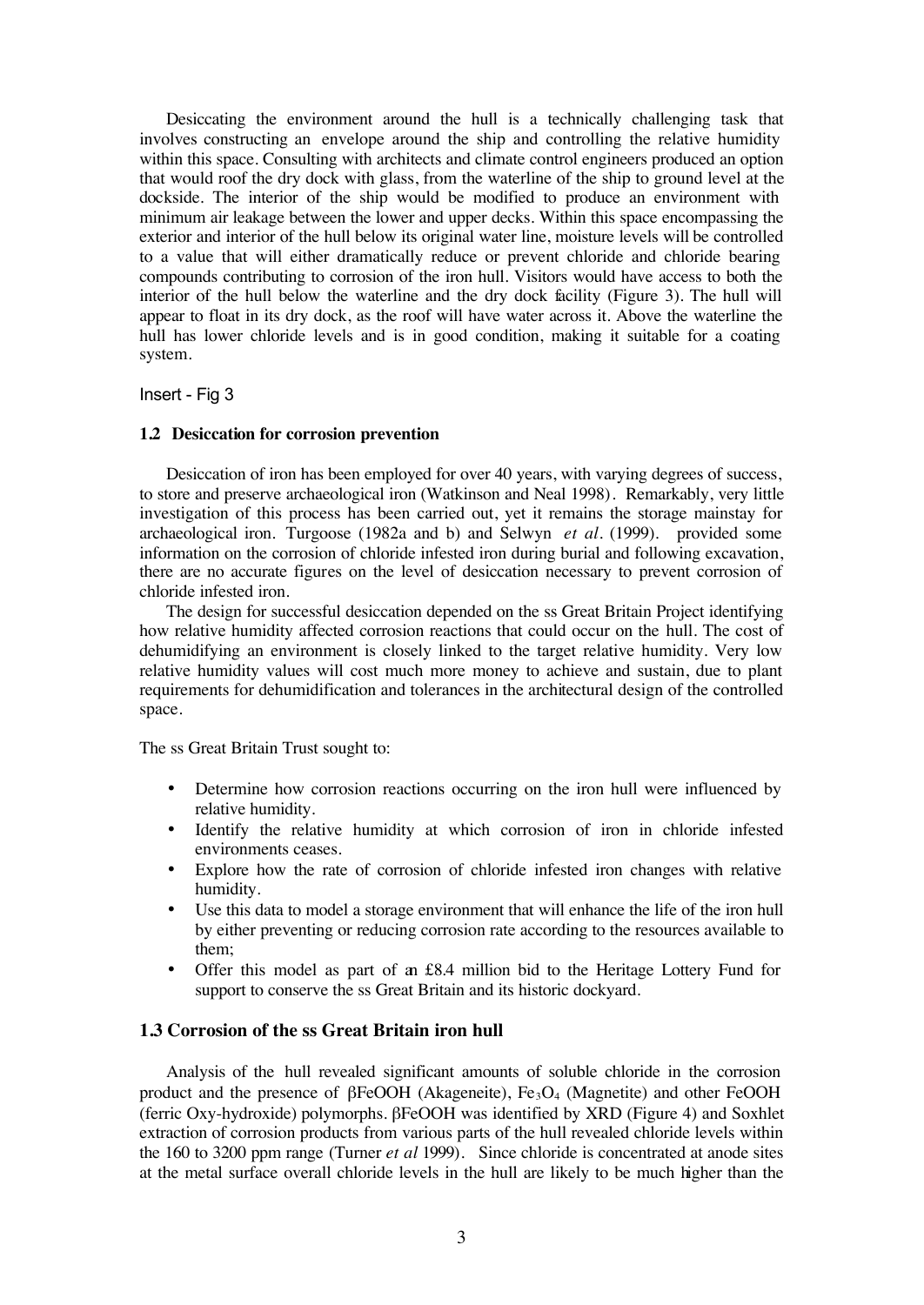measurements suggest (Ishikawa *et al* 1988, Selwyn *et al* 1999, Turgoose 1982a,Watkinson 1983).

#### Insert - Fig 4

The presence of these corrosion products fits the corrosion model suggested by Turgoose (1982a and 1982b) in which  $Fe<sup>2+</sup>$  is oxidised and resulting acid can attack iron directly to free more  $Fe^{2+}$ . There is also free chloride in solution acting as an electrolyte (Equation 1). Selwyn *et al* (1999) cited a cycle involving acid attack on iron by HCl, which is also described for pitting by Jones (1992).

$$
4Fe^{2+} + O_2 + 6H_2O \rightarrow 4\beta FeOOH + 8H^+ \qquad [1]
$$

In the environment within in the dock area the iron hull is currently corroding rapidly due to high ambient relative humidity that allows the soluble chloride to act as an electrolyte to support corrosion. This situation will change when the hull is dried within its new controlled storage environment. Chloride will concentrate as the moisture within the iron evaporates. Anode sites will become increasingly acid due to hydrolysed  $Fe<sup>2+</sup>$  and this provides low pH conditions in which solid FeCl.  $4H<sub>2</sub>O$  may form (Jones 1992, Turgoose 1982a).

#### **1.4 Low humidity corrosion of chloride infested iron**

Turgoose (1982a) identified iron corrosion processes involving FeCl<sub>2</sub>.4H<sub>2</sub>O and βFeOOH that occur at low relative humidity. Iron corrodes when mixed with ferrous chloride at 20% relative humidity, but it does not corrode when the relative humidity is 15% (Turgoose 1982b). This is attributed to the stability of  $FeC<sub>b</sub>4H<sub>2</sub>O$  at the higher humidity and FeCl<sub>2</sub>.2H<sub>2</sub>O at the lower humidity. The water in FeCl<sub>2</sub>.4H<sub>2</sub>O is thought to support electrolytic corrosion, whereas  $FeCl<sub>2</sub>$ .  $2H<sub>2</sub>O$  does not contain enough water to do this.

Turgoose (1982b) postulated that βFeOOH is hygroscopic and that this contributes to corrosion of iron in contact with it. βFeOOH contains chloride in its crystal structure and adsorbs it onto its surface when it forms in chloride rich environments (Ishikawa *et al* 1988). This chloride can become mobile in moisture that is attracted to its surface and it may be this that facilitates either the electrolytic corrosion of iron or direct acid attack on iron (Lewis and Watkinson, forthcoming).

#### **1.5** β**FeOOH on the hull of the ss Great Britain**

The hull of the ss Great Britain will carry two forms of βFeOOH. The first will have formed in the atmosphere during the past 35 years. Much of this βFeOOH is subject to rain wash, which is likely to have removed most of its surface adsorbed chloride. If mobile surface adsorbed chloride causes iron in contact with βFeOOH to corrode, then washed βFeOOH should not corrode iron.

βFeOOH will also be present as a corrosion product in areas of the ship that are not rainwashed and it will form as iron corrodes during the proposed desiccation of the hull. This βFeOOH will retain its surface adsorbed chloride and present a corrosion threat to iron that it is in contact with, provided the storage relative humidity supports the  $\beta FeOOH/iron$  corrosion reaction.

It is reported that βFeOOH is metastable with respect to aFeOOH over a 25 year time period (Gilberg and Seeley 1981). This offers dangers for the ship as its transformation to αFeOOH will release chloride that can potentially act as an electrolyte. An FTIR assay of a 23-year-old sample of βFeOOH that was stored in a closed glass jar in the conservation laboratories at Cardiff University, revealed the same composition as when it was produced. It is also known that pH influences transformations of βFeOOH. These are areas that require further study.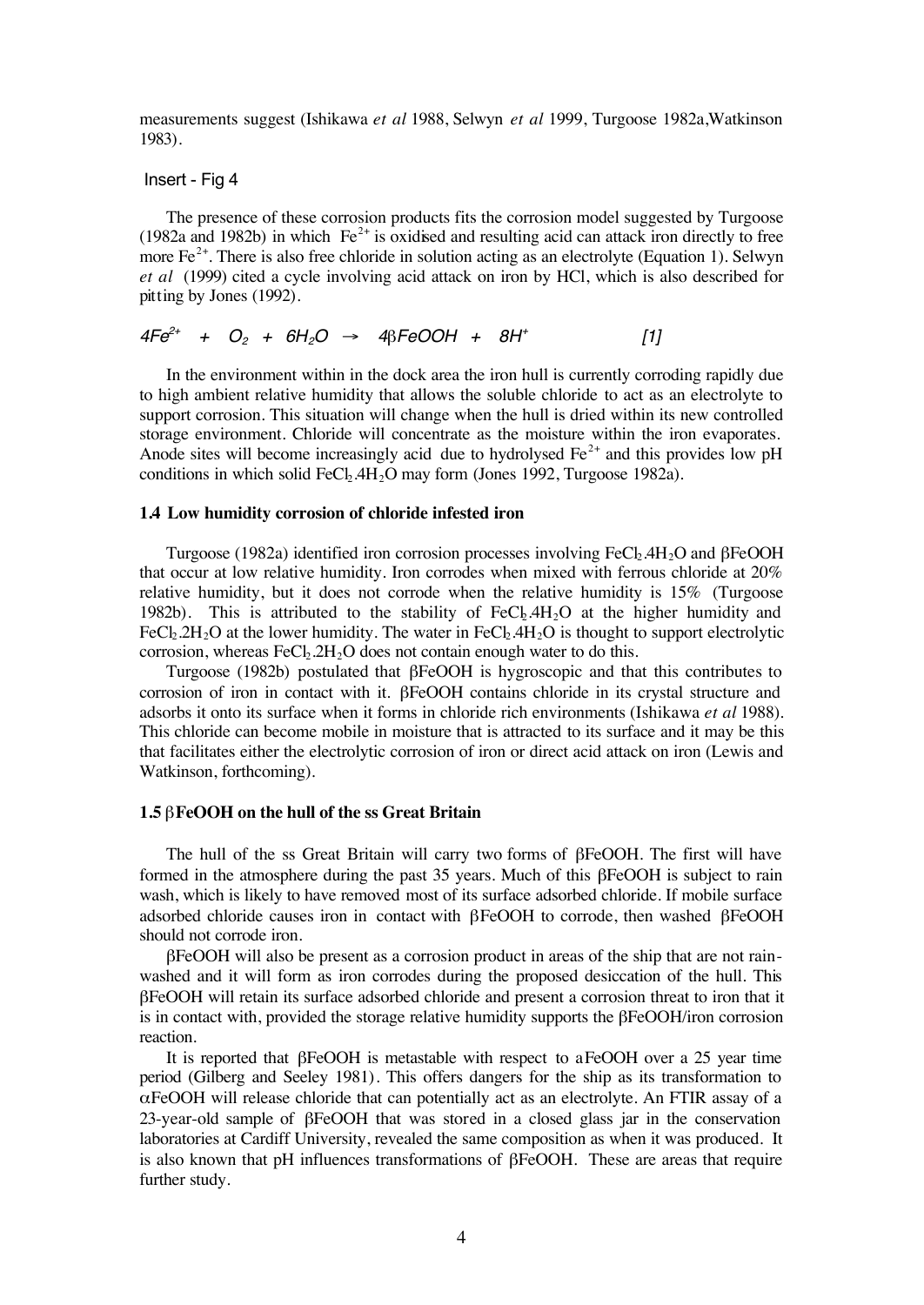Based on the corrosion model involving βFeOOH and ferrous chloride, experiments were carried out to link relative humidity to corrosion of chloride infested iron in low humidity environments. Results were used by the ss Great Britain Trust to design their storage environment.

#### **2. Experimental Procedure**

#### **2.1 The experiments carried out in this study aimed to:**

- Confirm that iron does not corrode in the presence of  $FeCl<sub>2</sub>.2H<sub>2</sub>O$
- Identify the highest relative humidity at which  $FeCl<sub>2</sub>2H<sub>2</sub>O$  exists before it converts to  $FeCl<sub>2</sub>.4H<sub>2</sub>O$
- Examine the corrosion of iron mixed with  $FeCl<sub>2</sub>4H<sub>2</sub>O$  at various relative humidities.
- Establish the relative humidity at which iron mixed with βFeOOH ceases to corrode.<br>• Examine the corrosion of iron mixed with unwashed βFeOOH at selected relative
- Examine the corrosion of iron mixed with unwashed βFeOOH at selected relative humidities.
- Remove surface adsorbed chloride from βFeOOH (this simulates rain-wash of this corrosion product) and determine whether washed βFeOOH corrodes iron.

Results of the experiments were used to recommend:

- A relative humidity below which iron does not corrode if mixed with ferrous chloride
- A relative humidity below which iron does not corrode if mixed with βFeOOH<br>• Offer comment on the rate of corrosion of ferrous chloride/iron and  $BFeOO$
- Offer comment on the rate of corrosion of ferrous chloride/iron and βFeOOH/iron mixtures at relative humidity values that were slightly above the "no-corrosion" relative humidity identified above.

This data was used by engineers and architects to design climate control plant and the tolerances of the dock and hull seals that would create the storage space around the ss Great Britain Hull.

#### **2.2 Research method**

Analar grade FeCl<sub>2</sub>.4H<sub>2</sub>O and pure iron powder were purchased and βFeOOH was synthesised by exposing pure iron powder and ferrous chloride to 92% relative humidity until the iron oxidised completely, which took several months. The resulting assay showed 99% βFeOOH and 1% αFeOOH (Figure 4).

Washed βFeOOH was produced by subjecting synthesised βFeOOH to aqueous Soxhlet wash until no more chloride was being released into the wash solution, as determined by specific ion meter. At this point it was deemed that mobile surface chloride is lost from the βFeOOH and only the chloride locked in the crystalline hollandite tunnel structure of the βFeOOH would remain (Childs *et al* 1980, Gilberg and Seeley 1981, Ishikawa and Inouye 1972, Ishikawa and Inouye 1975). Unless otherwise stated all βFeOOH used in experiments reported here is unwashed.

Testing involved the use of a climatic chamber that controlled relative humidity to  $\pm 1\%$ (established by test calibrations) and  $\pm 0.5^{\circ}$ C. Test samples were placed on a balance (accuracy 0.0001g) in the chamber. The balance was calibrated for accuracy and drift using a standard weight, exposed to 20% relative humidity at 20°C for several days. Systematic error was reproducible and slight balance drift could be accounted for when analysing trends.

The chamber can be programmed to operate either at a particular relative humidity or on a particular relative humidity programme. Weight changes were dynamically monitored to file every 5 minutes. Visual inspection, XRD and FT-IR were used to determine change in the sample composition and attribute weight change to one or a combination of; iron corrosion; oxidation of corrosion product; desiccation or hydration. In this way the influence of relative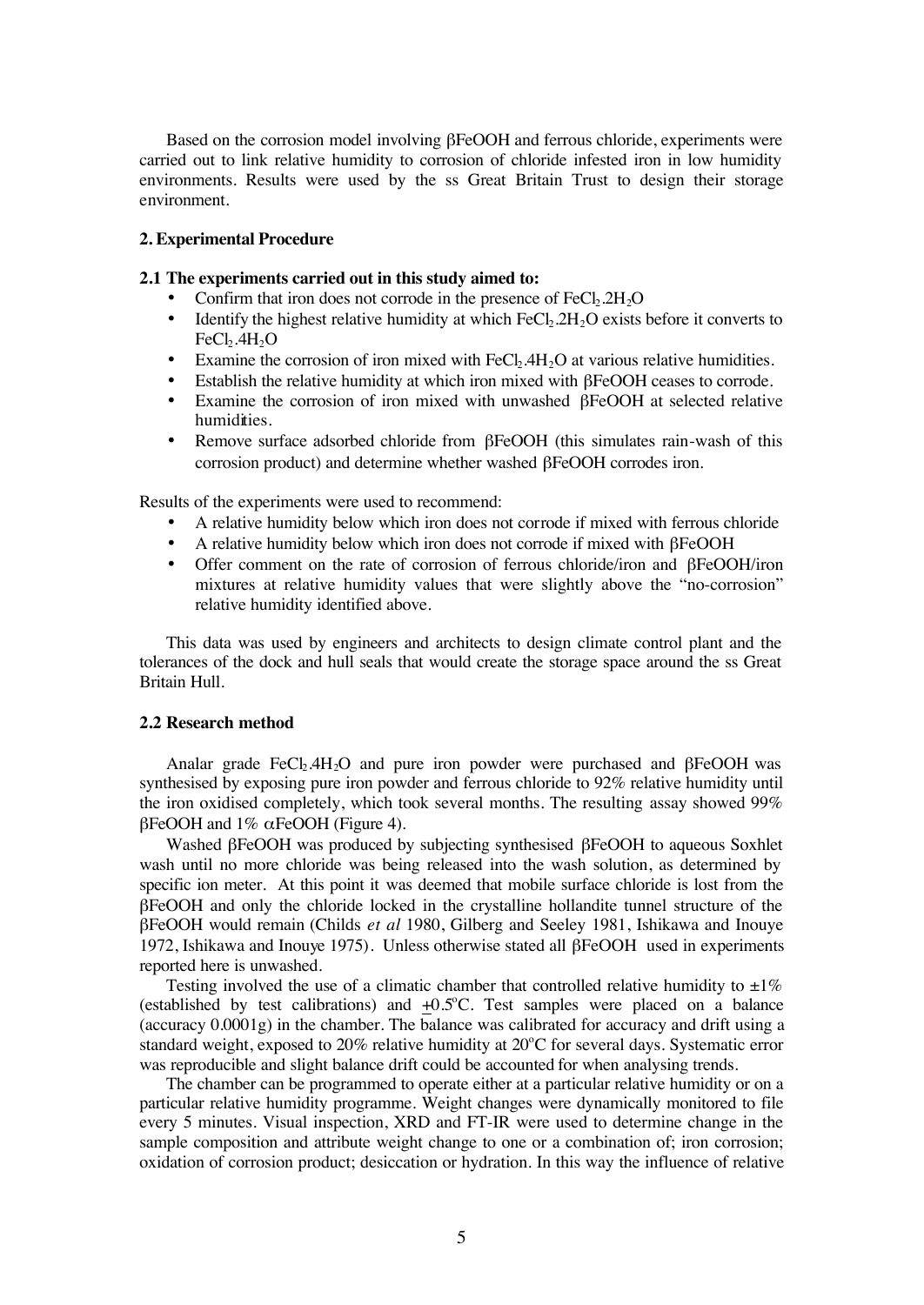humidity on the corrosion process could be monitored and graphic results show weight variation of test samples against time for fixed humidity values. All tests were standardised at 20°C enabling conversion between relative and specific humidity. For consistency results are hereafter reported in terms of relative humidity.

#### **3. Results**

Samples of FeCl<sub>2</sub>.2H<sub>2</sub>O and FeCl<sub>2</sub>.4H<sub>2</sub>O were mixed with iron powder and exposed to differing relative humidities. A sample comprising  $FeCl<sub>2</sub> 2H<sub>2</sub>O$  and iron powder did not gain weight after 20000 minutes (13.9 days) at 19% relative humidity (Figure 5). This showed that FeCl<sub>2</sub>.2H<sub>2</sub>O is the stable form of ferrous chloride at 19% relative humidity and iron does not corrode in the presence of FeCl<sub>2</sub>.2H<sub>2</sub>O. Both hydration to FeCl<sub>2</sub>.4H<sub>2</sub>O and oxidation of iron to FeOOH would have produced a weight increase. In contrast  $FeCl<sub>2</sub>4H<sub>2</sub>O$  mixed with iron powder gained weight at 22% and 27.5% and 35% relative humidity. This confirmed that FeCl<sub>2</sub>.4H<sub>2</sub>O is the stable form of ferrous chloride at  $23\%$  relative humidity and above and that it corrodes iron in contact with it. Corrosion is slow at 22% relative humidity but speeds up appreciably at 35% relative humidity.

#### Insert - Fig 5

The corrosive effect of  $FeCl<sub>2</sub>4H<sub>2</sub>O$  on iron at different relative humidities is seen in figure 6. Samples comprising 2g of  $FeC_{12}$ .4H<sub>2</sub>O mixed with 2g of iron powder were exposed to differing relative humidities. Percentage weight change at 4000 minutes is compared. Below 25% relative humidity corrosion is limited. As relative humidity rises corrosion increases and is ten times greater at 30% relative humidity as compared to the rate at 25% relative humidity.

#### Insert - Fig 6.

Using the 19% no-corrosion marker for iron chloride mixed with iron powder determined in figure 6, a mixture of βFeOOH and iron powder was exposed to 19% relative humidity for 4000 minutes (2.8 days). Initially weight was lost due to dehydration of the βFeOOH and this masked any corrosion taking place. At 2000 minutes the sample started to gain weight due to corrosion of the iron, whose contribution to weight gain exceeded any continued weight loss due to dehydration (Figure 7). Corrosion then continued at a slow steady rate. Iron in contact with unwashed βFeOOH corrodes at 19% relative humidity.

#### Insert - Fig 7

Mixtures of unwashed βFeOOH and iron powder were exposed to a range of relative humidities to determine the point at which the corrosion of iron ceased when in contact with unwashed βFeOOH (Figure 8). All samples showed a rapid initial desiccation of βFeOOH. Iron/βFeOOH mixtures did not measurably corrode at 12% relative humidity over the duration (16000 minutes) of the test but clearly corroded at 15% relative humidity.

### Insert - Fig 8.

A sample of washed βFeOOH/iron powder was exposed to 19% relative humidity. When compared to the unwashed sample at 19% relative humidity (figure 7), it is clear that removal of surface chloride has eliminated the immediate aggressive corrosive effects of the βFeOOH on iron (figure 9). The lack of weight loss by the sample may indicate that surface adsorbed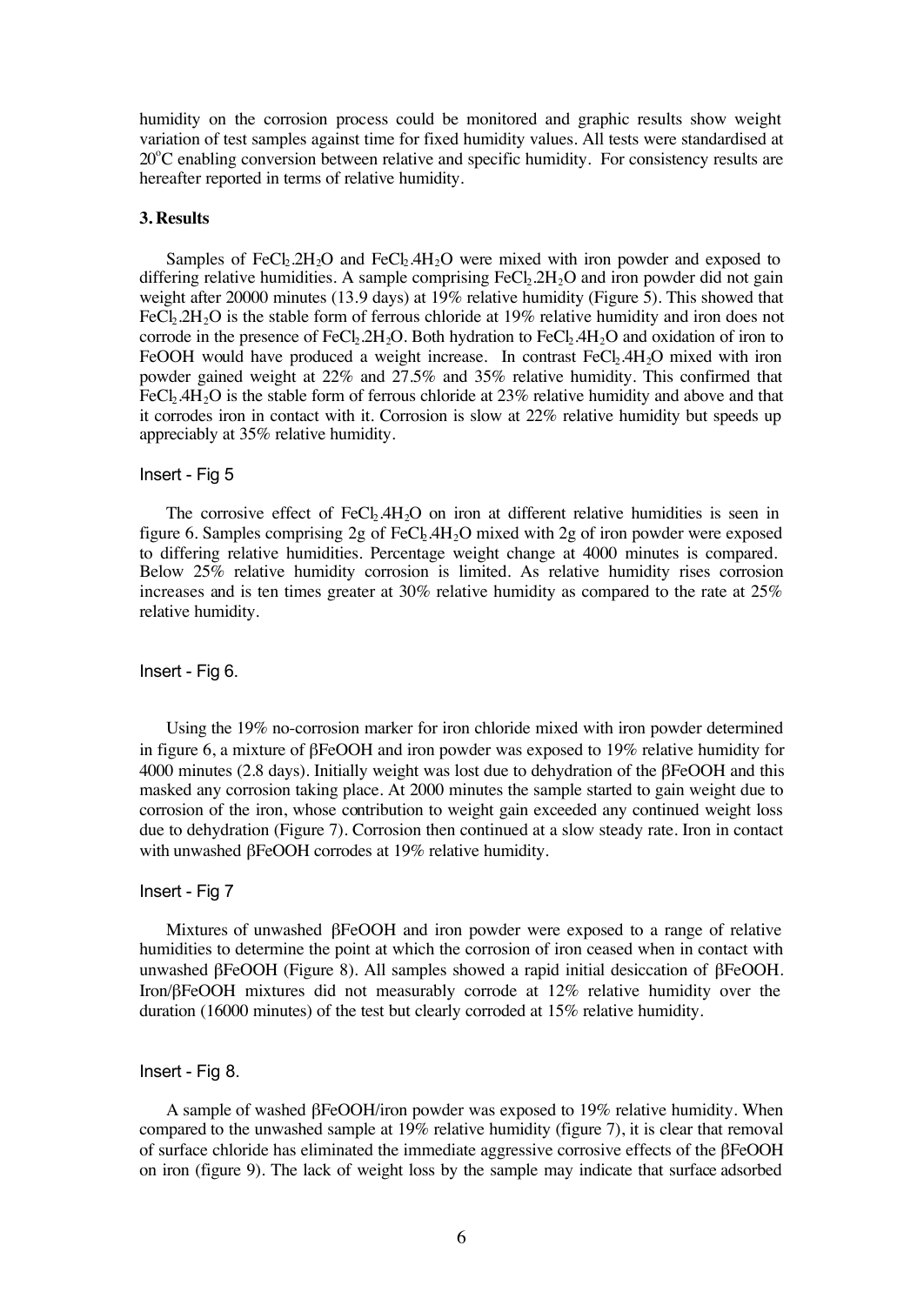chloride is responsible for the majority of the hygroscopic behaviour of βFeOOH. Our initial comments are that this may be due to the association of chloride with water and subsequent production of HCl on the surface of the βFeOOH, which then attracts water. Once chloride has been removed surface sites are occupied by hydroxyl ions from the wash solution. More research is required to investigate this theory.

#### Insert - Fig 9.

A mixture of 2g quantities of FeCl<sub>2</sub>.4H<sub>2</sub>O, unwashed βFeOOH and iron powder was exposed to 20% relative humidity. A significant loss in weight occurred from dehydration of the corrosion products during the first 12000 minutes (8.3 days) (figure 10). This was followed by steady weight gain due to corrosion of the iron. Corrosion of iron in contact with  $βFeOOH$  will occur at  $20%$  relative humidity. Since  $FeCl<sub>2</sub>H<sub>2</sub>O$  is stable at 19% relative humidity and FeCl<sub>2</sub>.4H<sub>2</sub>O at 22% relative humidity, any hydration of FeCl<sub>2</sub>.2H<sub>2</sub>O will be slow at 20% relative humidity. Any contribution from ferrous chloride to corrosion will be negligible in the time frame of the experiment here.

#### Insert - Fig 10.

#### **4. Discussion**

The results reported here endorse the principle of desiccation as a means to preserve the iron hull of the ss Great Britain. The hull of the ss Great Britain contains a range of iron corrosion products that include βFeOOH. As it dries in its new storage environment, it is likely that FeCl<sub>2</sub>.4H<sub>2</sub>O and fresh (unwashed) βFeOOH will form. The experiments reported here show that βFeOOH and FeCl<sub>2</sub>.4H<sub>2</sub>O are capable of corroding iron that is in contact with them. To prevent  $FeCl<sub>2</sub>$ .4H<sub>2</sub>O corroding iron relative humidity will have to be lowered to 19% to form FeCl<sub>2</sub>.2H<sub>2</sub>O. To prevent βFeOOH corroding iron requires a relative humidity of 12% or less. Where both compounds are present a relative humidity of 12% or less is necessary to stop the corrosion of iron in contact with them. If βFeOOH has been washed to remove surface adsorbed chloride, it does not measurably corrode iron in comparison to unwashed βFeOOH. Rain-wash of the ship's hull may have produced this effect on βFeOOH on its surface.

Desiccating the 322 feet long hull of the ss Great Britain to 12% relative humidity would be costly and technically challenging, with potentially high maintenance costs. Examining the influence of FeCl<sub>2</sub>.4H<sub>2</sub>O and βFeOOH on the rate of iron corrosion, as measured by the weight increases shown in figures 6 - 8 indicates that corrosion is many times slower at 20% relative humidity, as compared to 25% or 30% relative humidity. It is worth taking a pragmatic view of the βFeOOH /FeCl2.4H2O iron corrosion model and considering the overall effect of relative humidity on the rate of corrosion (figure 11). The stability of the iron hull of the ss Great Britain could be significantly enhanced and its life-span prolonged by storage environments that control relative humidity to 20%.

#### Insert - Fig 11.

Cost effectiveness often promotes compromises. The results of these experiments allow informed decisions as to the effectiveness of a particular humidity for the preservation of chloride infested iron. Capital expenditure and future income can be related to best value decisions for the long-term preservation of the iron hull (Table 3). At the ss Great Britain it is planned that costs will be minimised by controlling relative humidity in the immediate vicinity of the hull. The ss Great Britain Trust plans to force dried air over the hull to create and sustain a localised relative humidity that prevents or significantly reduces corrosion of the type examined in this research. Currently experiments are underway to determine the effects of small short-lived fluctuations in relative humidity above the chosen control relative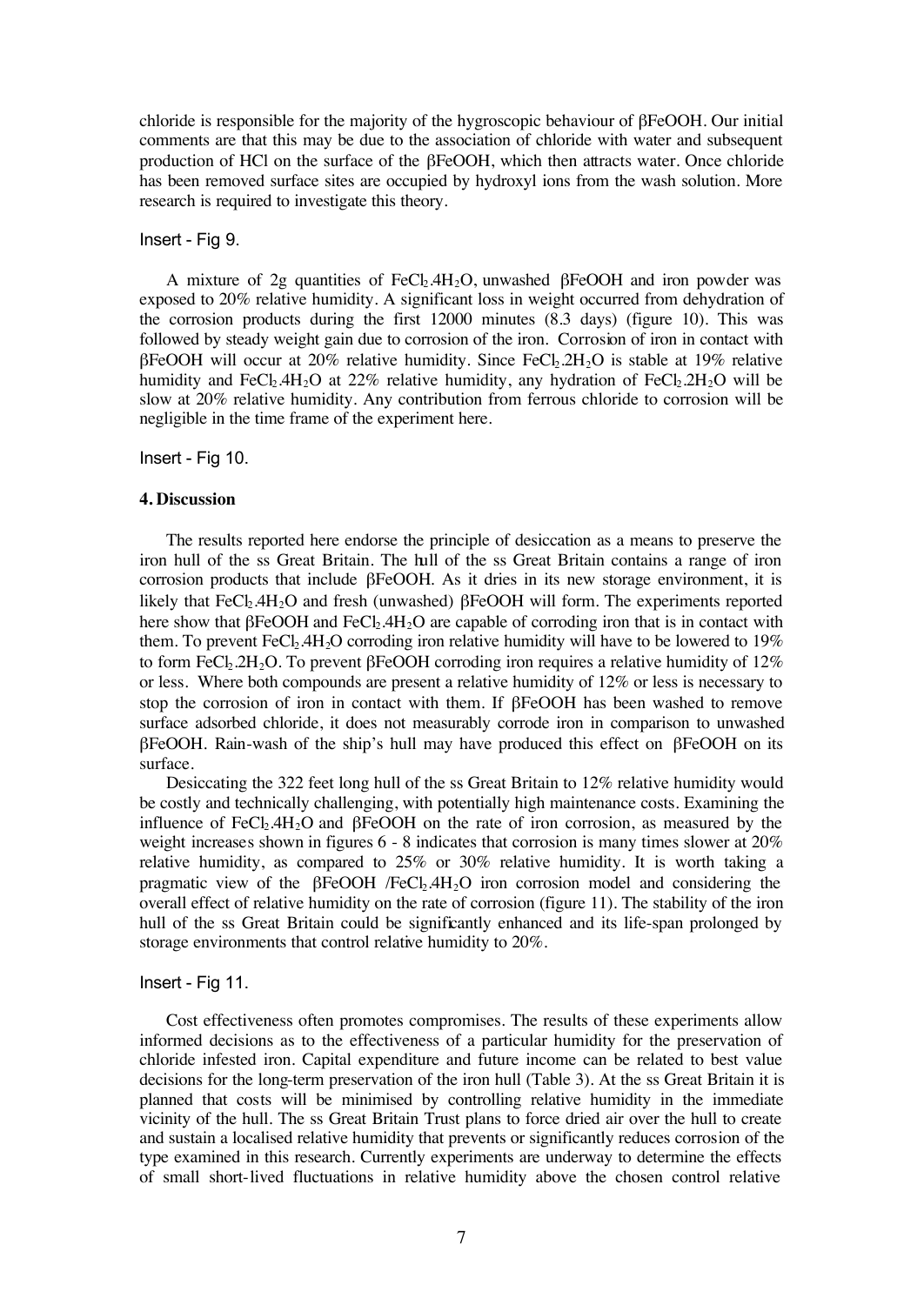humidity. Simulations of the effect of catastrophic plant failure on corrosion rates are also underway. The results of this work successfully supported a £8.4 million grant from The Heritage Lottery Fund in the UK.

## Insert – Table 3

The results of these laboratory experiments are discussed in the context of the ss Great Britain and the juxtaposition of these corrosive products and iron on the hull must be considered in any corrosion model. The large surface area contact provided by powders used in the experiments and the large quantities of reactants are not duplicated on the hull. The physical nature of the corrosion layers on the ship will be likely to have a very significant effect on reaction rates. However, experience with chloride infested archaeological iron suggests that corrosion can be rapid and invariably occurs at the interface between metal and corrosion layers, creating spalling of the corrosion layers.

The results of this research and their successful implementation offer a new model for the conservation of large iron ships. Both the level of relative humidity and its effects have now been linked to specific chloride based corrosion reactions. When compared to chloride removal treatments for corroded iron, desiccation can now offer greater predictability, with the option of monitoring effectiveness to maintain standards. It also provides its user with measurable choices. Since its efficacy can be graded according to the prevailing relative humidity, it is possible to model the level of corrosion control that a particular sum of money can buy, in terms of plant and operational costs. The application of this conservation technique can be extended to other chloride contaminated iron objects, both large and small.

#### **Acknowledgements**

The authors thank the ss Great Britain Trust, Heritage Lottery Fund and the Director of the ship, Matthew Tanner, for sponsoring this research. Our thanks also to Robert Turner of Eura Conservation Ltd. For access to his reports and useful discussion. XRD was kindly carried out by Dr Anthony Oldroyd, School of Earth Sciences, Cardiff University.

#### **References**

Argryropoulos, V., Selwyn, L. S. and Logan, J. A. (1997). Developing a conservation treatment using ethelyenediamine as a corrosion inhibitor for wrought iron objects found at terrestrial archaeological sites. In Macleod, I.D., Pennec, S. and Robbiola, L.(eds.) *Metal 95 Proceedings of Metals in Conservation Conference* 25-28 September 1995, 153-8 James and James, London

Barker, B.D., Kendell, K. and O'Shea, C. (1982). The Hydrogen Reduction Process for the Conservation of Ferrous Objects*.* In. Clarke, R. and Blackshaw, S. (eds.) *Conservation of Iron* National Maritime Museum Monograph, **53,** 23-27 National Maritime Museum, London.

Barker D., Johnston A. and O'Shea C. (1997). Conservation of the submarine Holland: a practical overview. In Macleod, I.D., Pennec, S. and Robbiola, L.(eds.) *Metal 95 Proceedings of Metals in Conservation Conference* 25-28 September 1995, 286-90 James and James, London

Birchenall, E.C. and Meussner, R.A. (1977). Principles of Gaseous Reduction of Corrosion Products. In Brown, F. B.(ed.) *Corrosion and Metal Artifacts: A dialogue between Conservators, and archaeologists and Corrosion Scientists.* National Bureau of Standards Special publication **479,** 39-58.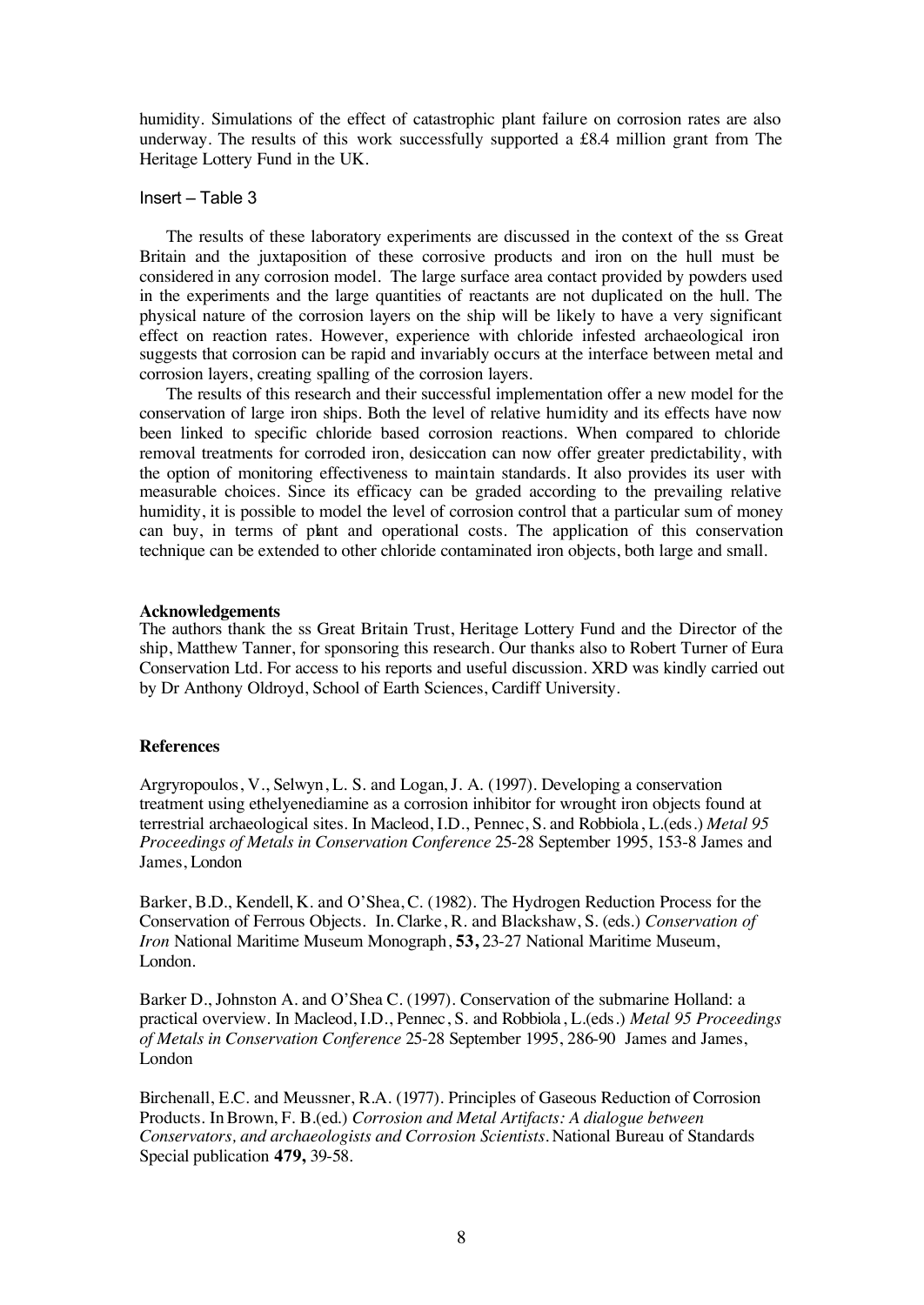Childs, C. W., Goodman, B. A., Paterson, E. and Woodhams, F. W. D. (1980). The Nature of Iron in Akaganeite (β-FeOOH). In *Australian Journal of Chemistry* **33,** 15-26.

Cox, J. with Tanner, M. (1999). *Conservation plan for the Great Western Steamship Company Dockyard and the ss Great Britain.* Volume 1. ss Great Britain Trust.

Gilberg, M.R. and Seeley, N.J. (1982). The Alkaline Sulphite reduction process for archaeological iron: a closer look. *Studies in Conservation* **27,** l80-4.

Gilberg, M.R. and Seeley, N.J. (1981). The identity of compounds containing chloride ions in marine iron corrosion products: a critical review. *Studies in Conservation* **26,** 50-6.

Ishikawa, T. and Inouye, K. (1972). The Structural Transformation of Ferric Oxyhdroxides and Their Activity to Sulfur Dioxide. *Bulletin of the chemical Society of Japan, 45*, 2350- 2354.

Ishikawa, T. Sakaiya, H. and Kondo, S. (1988). Adsorption of water on colloidal iron(III) oxide hydroxides by infrared spectroscopy. *Journal Chemical Society Faraday Transactions* I, **84,** 1941-8

Ishikawa, T. and Inouye, K. (1975). Role of Chlorine in β-FeOOH on Its Thermal Change and Reactivity to Sulfur Dioxide. *Bulletin of The Chemical Society of Japan,* **48** (5), 1580- 1584.

Jones, D. (1992). *Principles and Prevention of Corrosion..* Macmillan. New York.

Knight, B. (1997) The stabilisation of archaeological iron : past present and future. In Macleod, I.D., Pennec, S. and Robbiola, L.(eds.) *Metal 95 Proceedings of Metals in Conservation Conference* 25-28 September 1995, 36-42, James and James London

North, N.A. and Pearson, C. (1975). Alkaline sulphite reduction treatment of marine iron. *ICOM Triennial Venice*, 1-13 (75/l3/3)

North, N.A. and Pearson, C. (1978) Washing methods for chloride removal from marine iron artifacts *Studies in Conservation* **23,** l74-86.

Rinuy, A. and Schweizer, F. (1982). Application of the Alkaline Sulphite Treatment to Archaeological Iron: A Comparative Study of Different Desalination Methods of Conservation of Iron. In Clarke, R. and Bradshaw, S. (eds.) *Conservation of Iron.* National Maritime Museum Monographs and Reports, no. **53,** 44-49. National Maritime Museum London

Scott, D.A. and Seeley, N.I. (1987). The washing of fragile iron artifacts. *Studies in conservation* **32,** 73-76.

Selwyn, L.S. and Logan, J.A. (1993). Stability of treated iron: A comparison of treatment methods. In Bridgland, J. (ed). *International Council for Museums Committee for Conservation 10th Triennial Meeting Washington DC.* 803-07. James and James

Selwyn, L.S., McKinnon, M.R. and Argyropoulos, V. (2001). Models for chloride ion diffusion in archaeological iron. *Studies in Conservation* **46**, 109-121

Selwyn, L. S., Sirois, P.J. and Argyropoulous, V. (1999). The corrosion of archaeological iron with details on weeping and akageneite. *Studies in Conservation* **44,** 217-232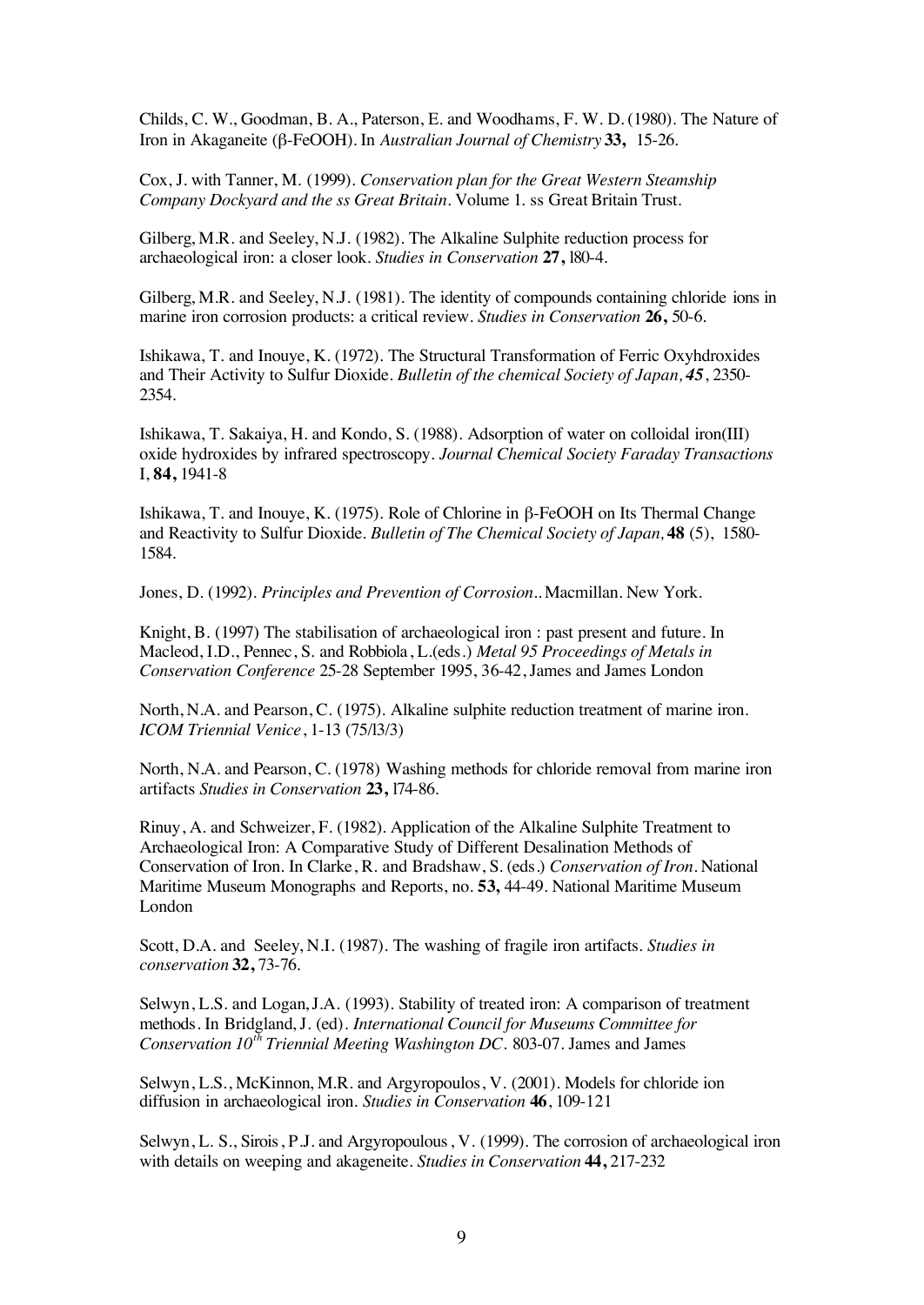Skerry, B. (1985). How corrosion inhibitors work. In Keene, S.V. (ed.) *Corrosion Inhibitors in Conservation.* UKIC occasional Paper 4., 5-12, UKIC London

Turgoose, S. (1982a). The Nature of Surviving Iron Objects. In Clarke, R. and Blackshaw, S. (eds.), *Conservation of Iron* National Maritime Museum, Monograph No. **53**, 1-8, National Maritime Museum, London

Turgoose, S. (1982b). Post excavation changes in iron antiquities. *Studies in Conservation* **27,** 97-101.

Turgoose, S. (1985) The corrosion of Archaeological Iron During Burial and Treatment. *Studies in Conservation* **30,** 13-18.

Turner, R., Tanner, M. and Casey, S. (1999). *Conservation plan for the Great Western Steamship Company Dockyard and the ss Great Britain. Volume 2 – Condition report and recommendations for the ss Great Britain.* ss Great Britain Trust.

Tylecote, R.F. and Black, J.W.B. (1980). The effect of hydrogen reduction on the properties of ferrous materials *Studies in Conservation* **25,** 87-96.

Watkinson, D. and Neal, V. (1998). *First Aid for Finds.* UKIC.

Watkinson, D.E. (1996) Chloride extraction from archaeological iron : comparative treatment efficiencies. In Roy, A. and Smith, P (eds.), *Archaeological Conservation and Its Consequences.* International Institute for Conservation Copenhagen Congress 208-212. IIC London

Watkinson, D.E. (1982) An Assessment of Lithium Hydroxide and Sodium Hydroxide treatments for archaeological ironwork. In Clarke, R. and Blackshaw, S. (eds.), *Conservation of Iron* National Maritime Museum, Monograph No. **53**, 28-40. National Maritime Museum London

Watkinson, D.E. (1983) Degree of mineralisation: its significance for the stability and treatment of excavated ironwork. *Studies in Conservation* **28,** 95-90.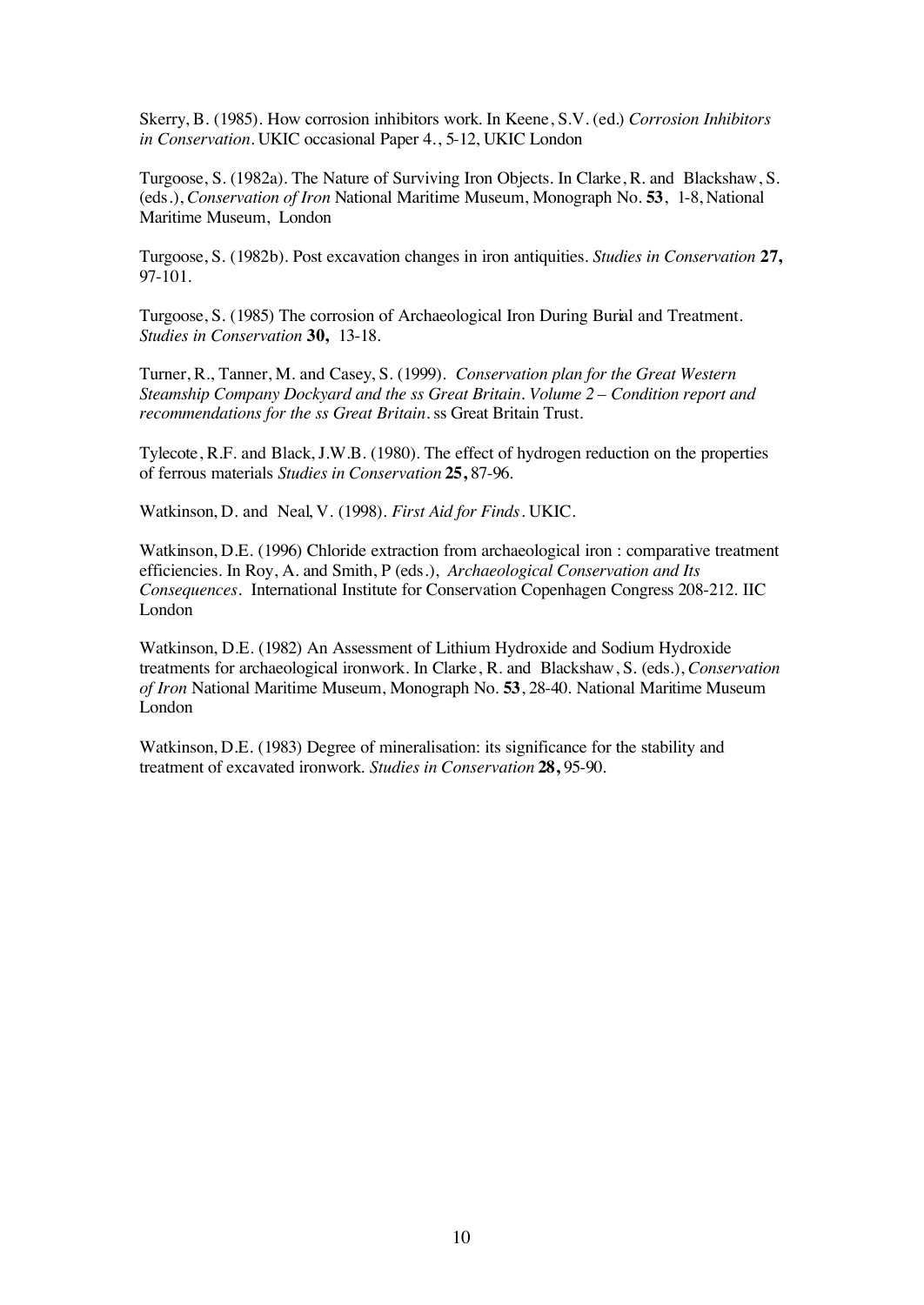| Condition                                                                | Percentage of |
|--------------------------------------------------------------------------|---------------|
|                                                                          | hull          |
| Good condition                                                           | $3\%$         |
| Areas covered with GRP, concrete or timber                               | 8%            |
| Areas severely corroded – likely to disappear upon abrasive cleaning     | $17\%$        |
| Areas in fair condition – much iron likely to survive abrasive cleaning  | 29%           |
| Areas of severe corrosion – likely to be perforated by abrasive cleaning | 43%           |

Table 1.

| <b>Treatment</b>           | Comment on treatment within context of ss Great Britain conservation plan          |
|----------------------------|------------------------------------------------------------------------------------|
| <b>Aqueous wash</b>        | Inefficient and unpredictable level of chloride extraction; aerated environments   |
|                            | provide lower chloride extraction than deaerated (Selwyn and Logan 1993, Scott     |
|                            | and Seeley 1987, Watkinson 1982 and 1996).                                         |
| <b>Alkaline sulphite</b>   | Better aqueous chloride extraction due to alkali and deaerated environment, but    |
|                            | normally less than 90% chloride removed; caustic solution; impractical on scale    |
|                            | required (Gilberg and Seeley 1982, Knight 1997, North and Pearson 1975, Rinuy      |
|                            | and Schweizer 1982, Selwyn and Logan 1993, Turgoose 1985, Watkinson 1996).         |
| Sodium hydroxide           | Between 55% and 80% chloride removed in aerated environments; caustic              |
|                            | solution; impractical scale (North and Pearson 1978, Watkinson 1982, 1983          |
|                            | and 1996).                                                                         |
| Alkali wash                | Sodium Carbonate wash; used with Holland 1 submarine; efficiency as chloride       |
|                            | remover unknown; practical application problems with very corroded structures;     |
|                            | disposal of treatment solution (Barker et al 1997, Knight 1997).                   |
| <b>Electrolysis</b>        | Varying reports on efficiency and stability; disposal of electrolyte is a problem; |
|                            | challenging on a large scale; better with substantial metal cores; hull is         |
|                            | extensively mineralised in places (Knight 1997, Selwyn and Logan 1993,             |
|                            | Selwyn et al 2001).                                                                |
| <b>Hydrogen reduction</b>  | Effective chloride removal; reactive pyrophoric iron produced; ethically           |
|                            | questionable; impractical on scale required (Barker et al 1982, Birchenall and     |
|                            | Meussner 1977, Tylecote and Black 1980).                                           |
| <b>Inhibitors</b>          | Inhibitor action is unpredictable on heavily corroded iron surfaces that are       |
|                            | contaminated with chloride; toxicity limits choice (Argryropoulos et al 1997,      |
|                            | Skerry 1985, Turgoose 1985).                                                       |
| <b>Cathodic protection</b> | Hull lacks metallic continuity due to areas of total mineralisation that are being |
|                            | retained as part of the conservation rationale.                                    |

Table 2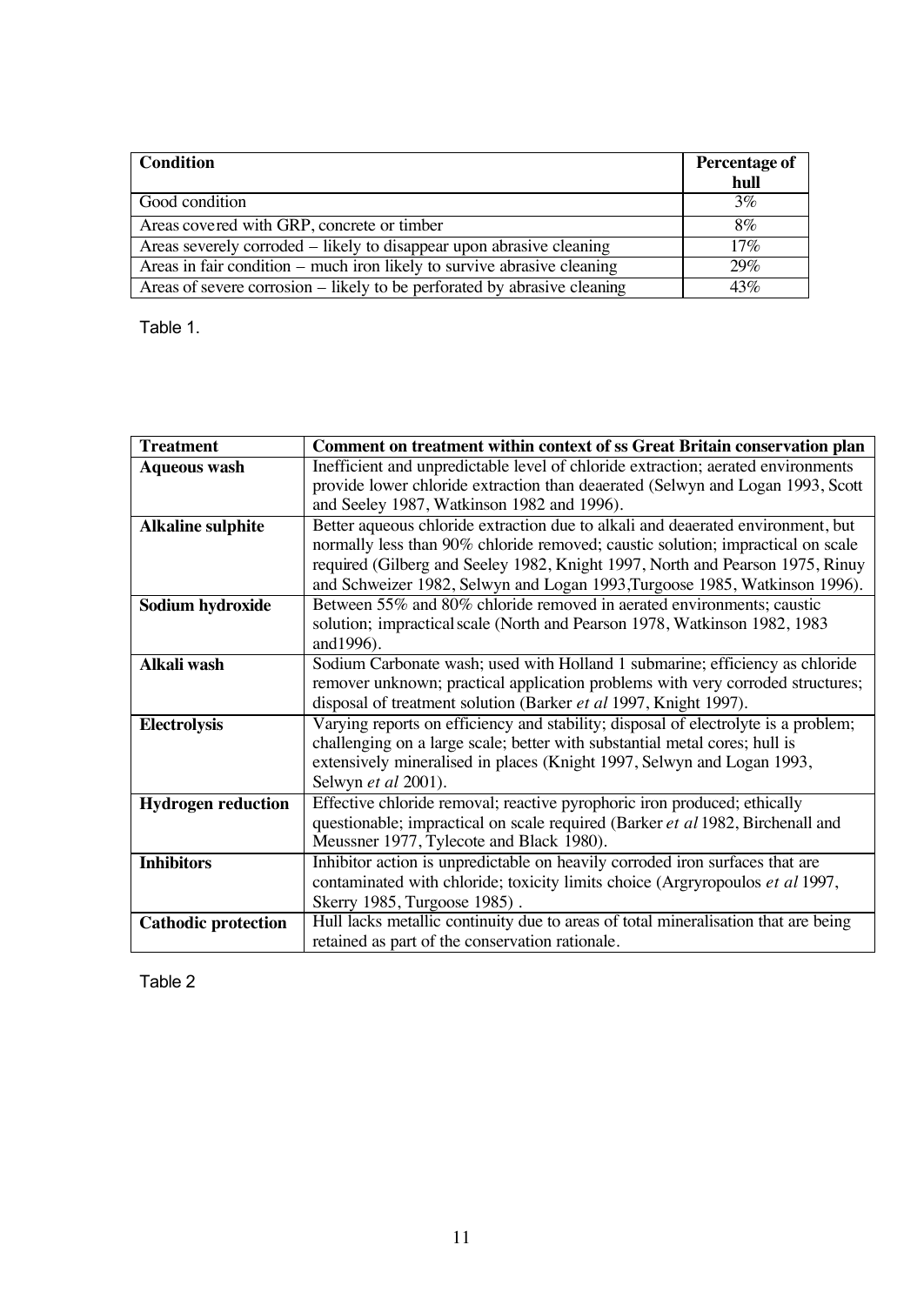| <b>Storage</b> | <b>Relevance for the ss Great Britain</b>                                                                                                                                                                                                                                  |
|----------------|----------------------------------------------------------------------------------------------------------------------------------------------------------------------------------------------------------------------------------------------------------------------------|
| category       |                                                                                                                                                                                                                                                                            |
| very poor      | Current storage conditions for the ss Great Britain. Humidity lies<br>above the deliquescence point of ferrous chloride $(\sim 55\%$ relative<br>humidity). Corrosion will be accelerated very greatly due to the<br>presence of the very strongly conducting electrolyte. |
|                | Humidity is below the deliquescence point for iron chloride and above                                                                                                                                                                                                      |
|                | the corrosion threshold established for ferrous chloride/iron mixtures                                                                                                                                                                                                     |
| enhanced       | in this research. Within this region the rate of corrosion increased                                                                                                                                                                                                       |
|                | significantly with increasing relative humidity.                                                                                                                                                                                                                           |
|                | Any relative humidity beneath the 'threshold humidity' for the                                                                                                                                                                                                             |
| optimal        | corrosion of ferrous chloride and iron powder mixtures. Ferrous                                                                                                                                                                                                            |
|                | chloride no longer contributes directly to the corrosion of the iron.                                                                                                                                                                                                      |
|                | $\beta$ FeOOH still contributes to corrosion.                                                                                                                                                                                                                              |

Table 3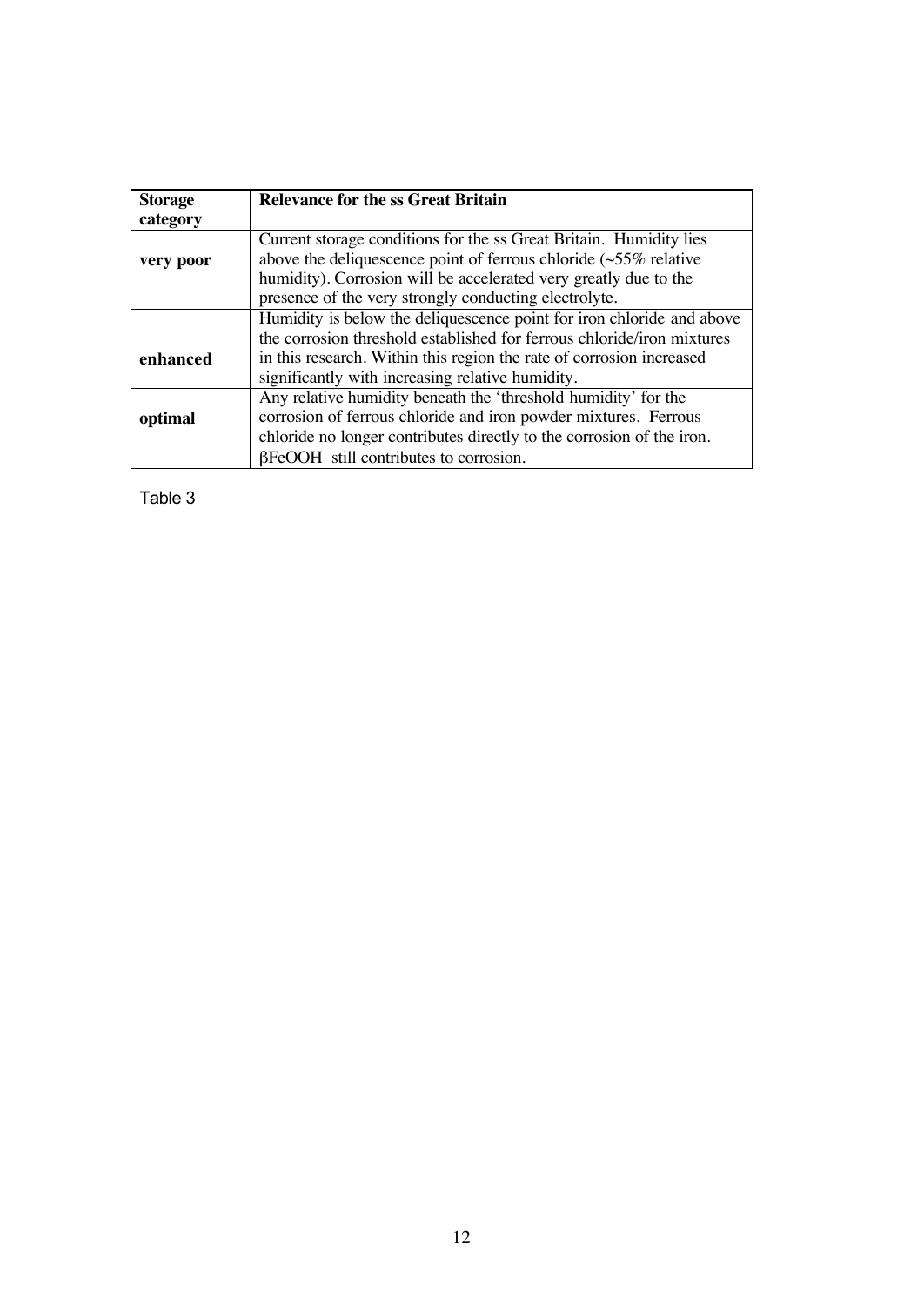# **Captions**

- Table 1. Assessment of condition of the ss Great Britain hull (data from  $2$ )
- Table 3. Storage categories for chloride contaminated wrought iron.
- Table 2. Limitations of more traditional interventive methods used on chloride infested iron.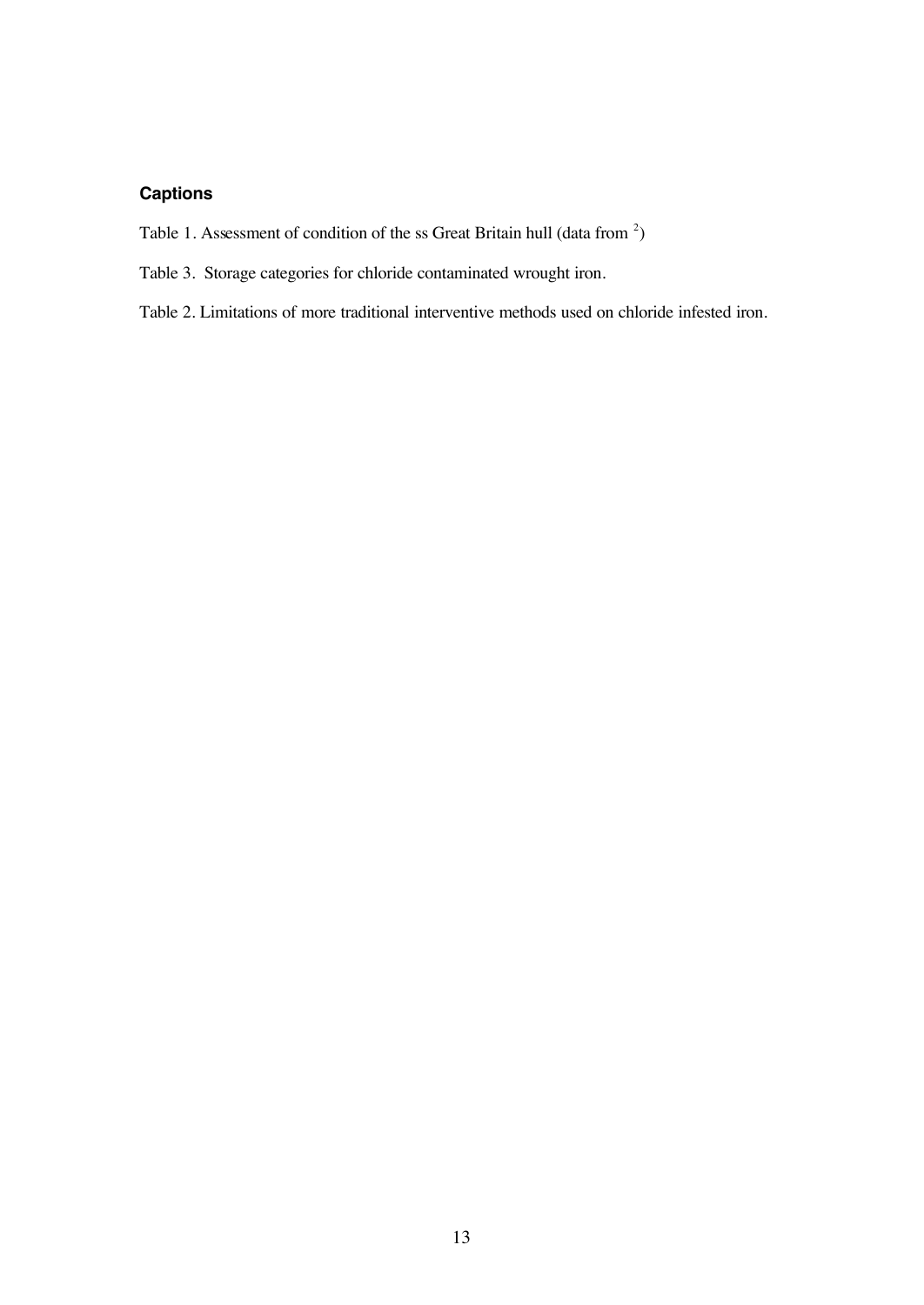# **Figures**



*Figure 1.*



*Figure 2.*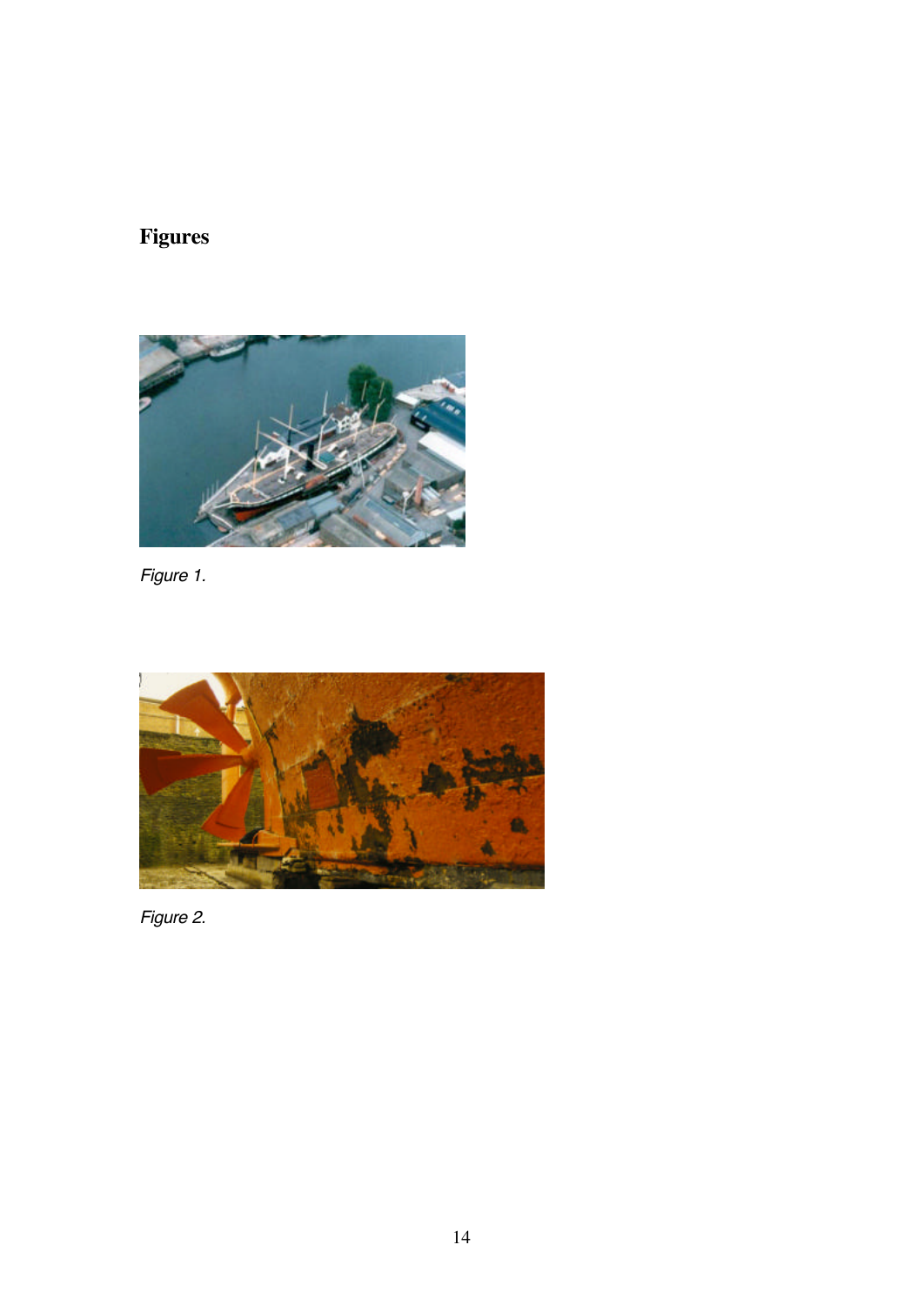

*Figure 3.* 



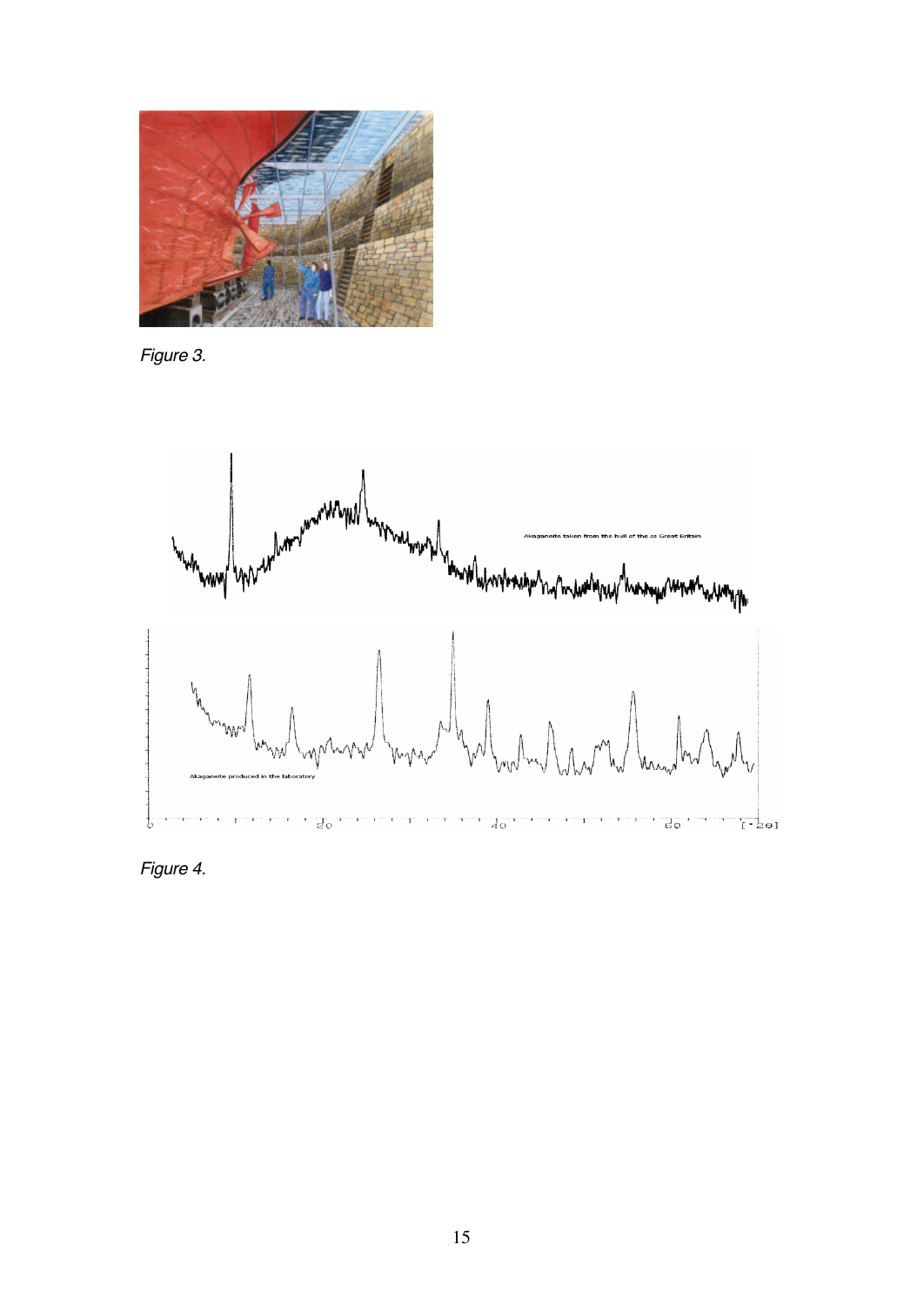

*Figure 5.* 



*Figure 6.*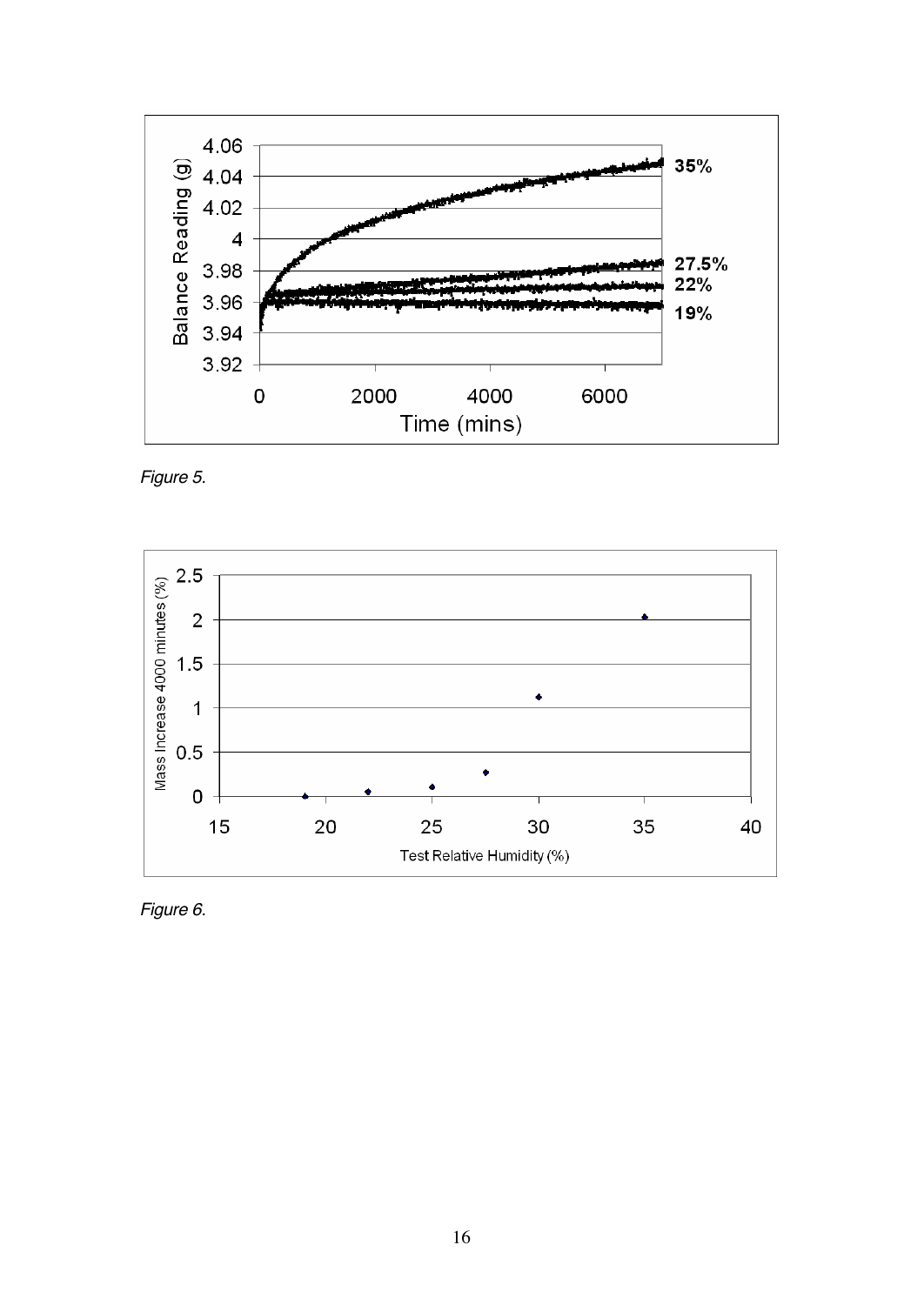

*Figure 7.* 



*Figure 8.*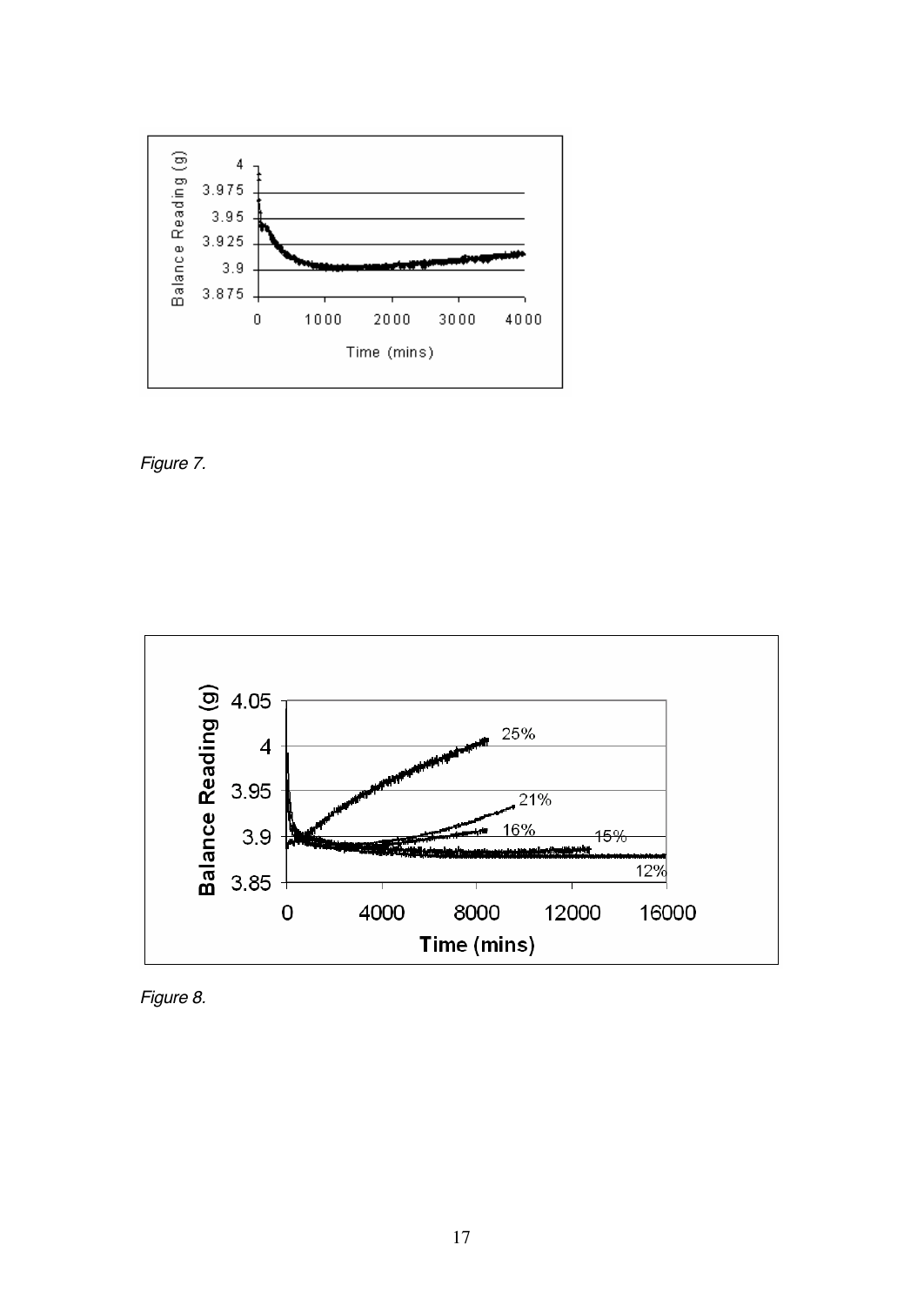

*Figure 9.* 



*Figure 10.*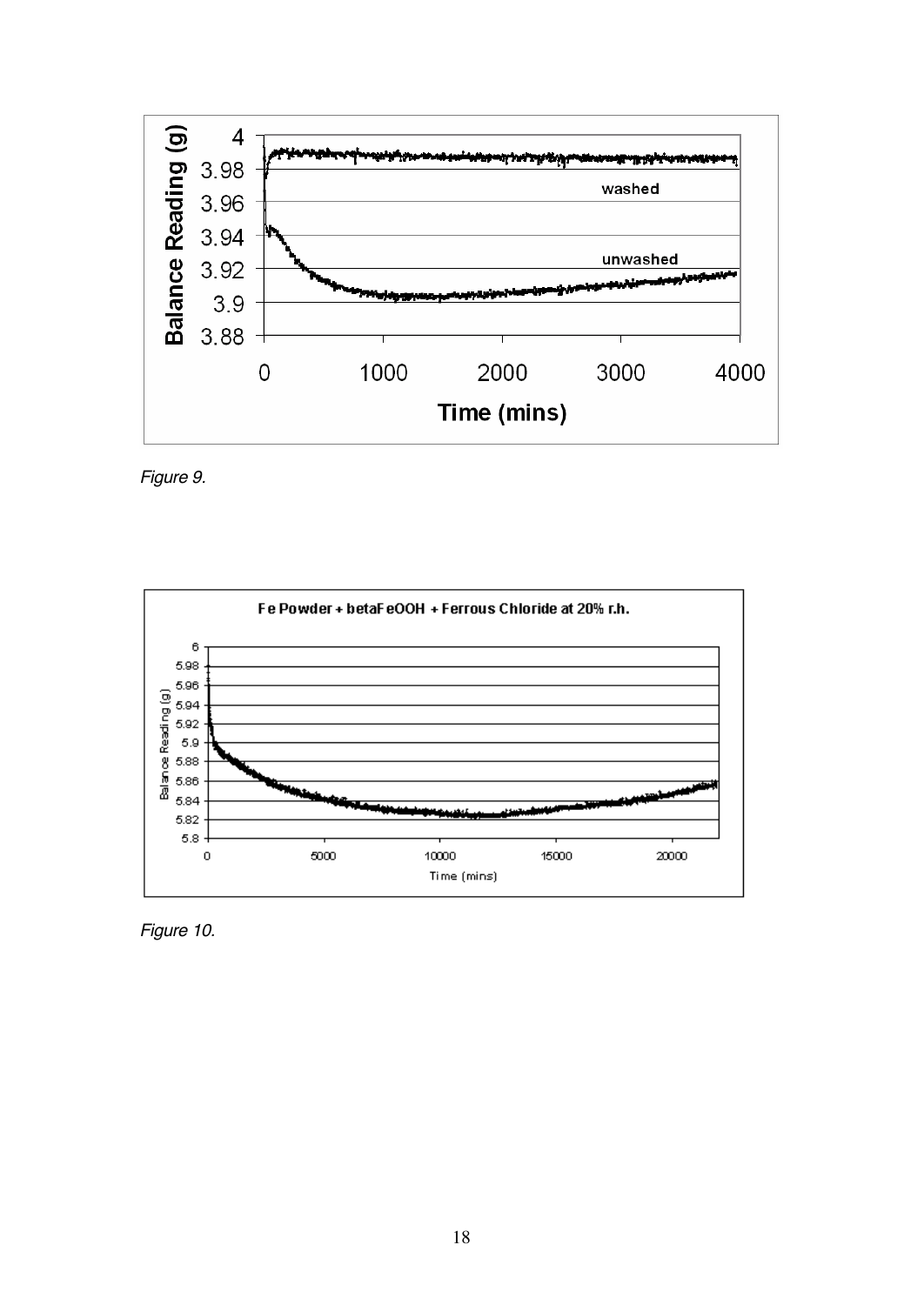

*Figure 11.*